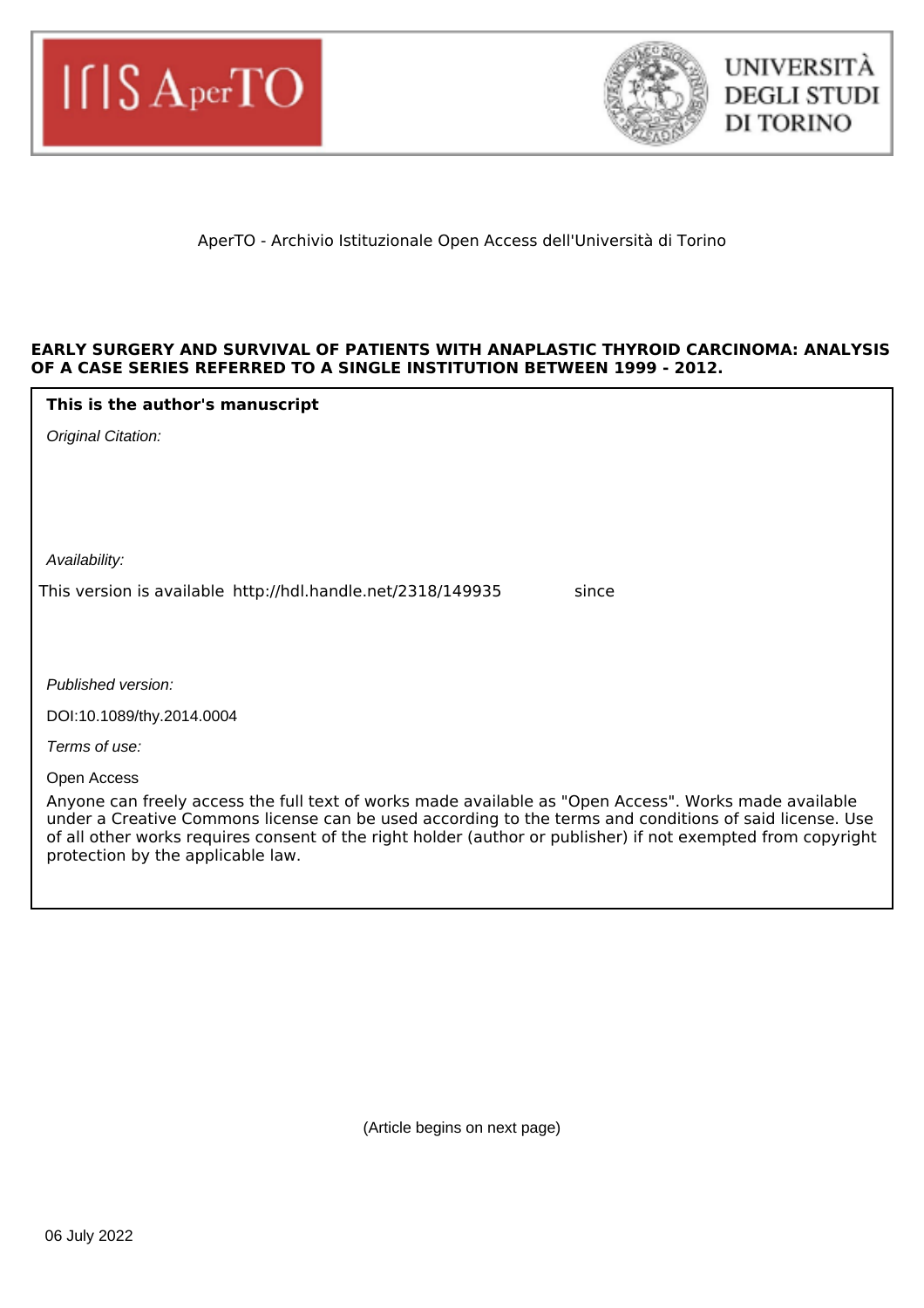



This is the author's final version of the contribution published as:

Brignardello E1; Palestini N; Felicetti F; Castiglione A; Piovesan A; Gallo M; Freddi M; Ricardi U; Gasparri G; Ciccone G; Arvat E; Boccuzzi G.. EARLY SURGERY AND SURVIVAL OF PATIENTS WITH ANAPLASTIC THYROID CARCINOMA: ANALYSIS OF A CASE SERIES REFERRED TO A SINGLE INSTITUTION BETWEEN 1999 - 2012.. THYROID. 24 (11) pp: 1600-1606. DOI: 10.1089/thy.2014.0004

The publisher's version is available at: http://online.liebertpub.com/doi/abs/10.1089/thy.2014.0004

When citing, please refer to the published version.

Link to this full text: http://hdl.handle.net/2318/149935

This full text was downloaded from iris - AperTO: https://iris.unito.it/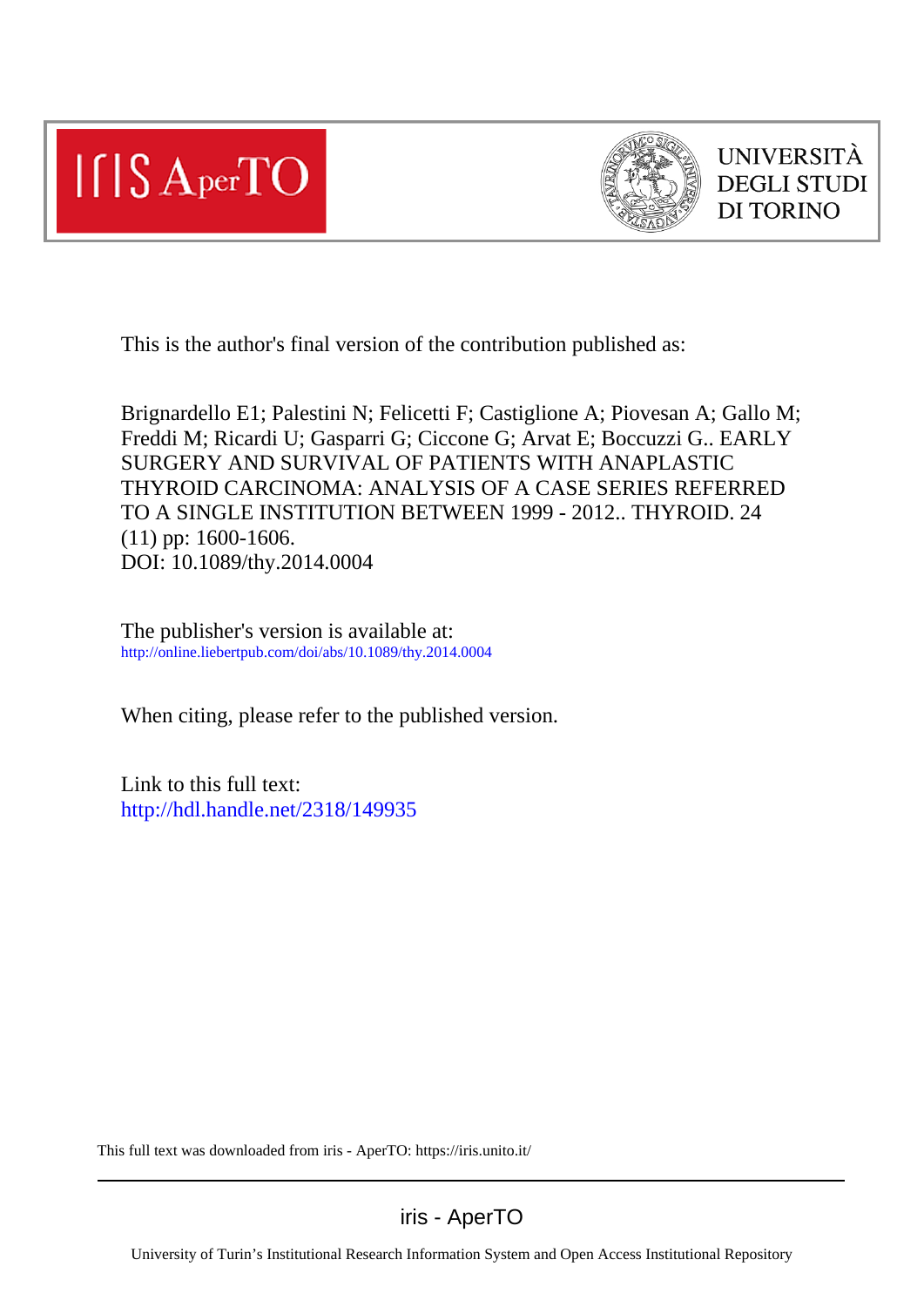## **Early Surgery and Survival of Patients with Anaplastic Thyroid Carcinoma: Analysis of a Case Series Referred to a Single Institution Between 1999 and 2012**

Brignardello Enrico, Palestini Nicola, Felicetti Francesco, Castiglione Anna, Piovesan Alessandro, Gallo Marco, Freddi Milena, Ricardi Umberto, Gasparri Guido, Ciccone Giovannino, Arvat Emanuela, and Boccuzzi Giuseppe.

# **ABSTRACT**

*Background:* Extensive resection of the tumor has been associated with better survival of anaplastic thyroid carcinoma (ATC) patients. However, surgery is not the rule for ATC patients with distant metastases at the time of diagnosis (stage IV‐C), regardless of tumor resectability. The aim of this work was to explore the potential role of surgery in ATC patients, including those in stage IV‐C.

*Methods:* We considered all the consecutive ATC patients referred to our institution from June 1999 to July 2012. Patients with stage IV‐A incidentally discovered ATC were excluded because of their better prognosis. All patients eligible for surgery at the time of diagnosis were first operated with the intent to obtain a macroscopically complete resection (R0, R1), or a R2 resection with minimal macroscopical residual tumor. These operations were defined as "maximal debulking," whereas operations that did not achieve this goal were defined as "partial debulking." After surgery, almost all patients received adjuvant chemotherapy, associated to radiotherapy in more than 50% of patients.

*Results:* There were 55 eligible patients (34 women; median age 73.15 years). Thirty‐one patients had distant metastases (stage IV‐C). The median overall survival was 5.55 months [CI 4.94–6.60], with no difference according to stage. "Maximal debulking" was obtained in 70.73% of operated patients as a first modality and resulted associated with better survival than "partial debulking" (6.57 months [CI 5.52–12.09] vs. 3.25 months [CI 0.66–4.80]), without any difference between stage IV‐B and IV‐C patients. Furthermore, 21% of patients submitted to "maximal debulking" died secondary to local progression of the tumor, whereas this was the case for 69% of patients treated with "partial debulking" or not operated at all.

*Conclusions:* Early "maximal debulking," followed by adjuvant therapy, can improve the survival and ameliorate the quality of residual life preventing the risk of suffocation. This effect is also observed in patients with distant metastasis at diagnosis and treated with this approach: they have an outcome similar to that observed in stage IV-B patients. We thus suggest that surgery may be considered in the management of all ATC patients, and should not be restricted *a priori* to stages IV‐A and IV‐B.

# **Introduction**

Anaplastic thyroid carcinoma (ATC) is a very rare disease and also one of the most aggressive human malignant tumors, with a median survival of <6 months in most of the published data (1–5). ATC is characterized by both a very fast local growth and a distant spread. Indeed, most patients present with a rapidly enlarging neck mass, often associated with progressive locoregional symptoms such as vocal cord paralysis, dyspnea, and dysphagia arising from infiltration of the surrounding organs (larynx, trachea, esophagus, muscles, carotid arteries, and other blood vessels). Moreover, about 50% of patients have distant metastases at diagnosis (6). An integrated approach to ATC patients is therefore required to treat both locoregional disease and distant metastases effectively, even if occult.

Due to its rarity, there is no standard therapy for ATC. In selected patients, a multimodal approach including surgery, radiation therapy, and chemotherapy has been proposed to improve survival (5,7–9). Nevertheless, ATC patients almost invariably have a grim prognosis (5,10).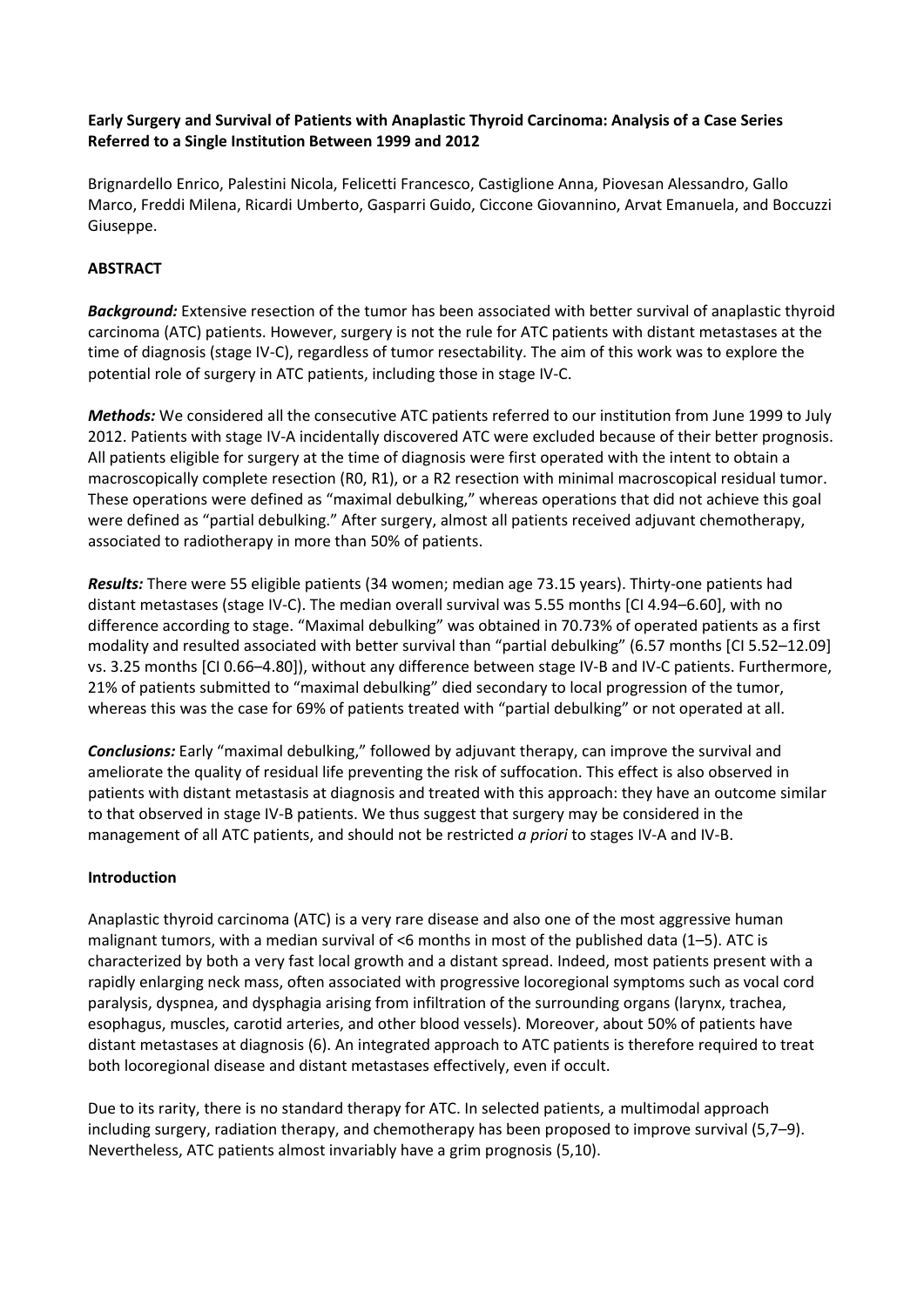Several studies have reported that extensive (even if incomplete) resection of the tumor is associated with better survival (3,8,11–14). However, surgery is not the rule for ATC patients with distant metastases at the time of diagnosis (stage IV-C), regardless of tumor resectability, as clearly stated by the available guidelines (15) and by recent studies focusing on this topic (8,9).

This position seems coherent with the dismal median survival time of ATC patients in stage IV‐C, ranging between 1.7 months (2) and 3.0 months (5,16), with a one‐year survival of approximately ≤8% (16,17). Indeed, the local control of tumor progression is a leading component in treating ATC patients, and it is best obtained by surgery (8,11,14,17).

At our institution, ATC patients are usually treated by a multimodal approach that includes surgery (whenever it is possible and not otherwise contraindicated), regardless of the presence or absence of distant metastases. Our aim is to describe the outcome of our case series and to explore the potential effect of early surgery on survival, including ATC patients in stage IV‐C.

## **Patients and Methods**

## Patients

We collected all the consecutive cases of ATC referred to the Oncological Endocrinology Unit of Città della Salute e della Scienza Hospital (Turin, Italy) between June 1999 and July 2012. Based on the retrospective design of the study, Institutional Review Board approval was not required according to Italian law.

The diagnosis of ATC was obtained by cytological examination of specimens following fine‐needle aspiration, and was confirmed by histologic examination in all patients who underwent surgery.

In all cases, examination of the specimens was performed at the pathology department of our hospital. To define the diagnosis of ATC, the smears were examined by two different pathologists with proven experience in the field of thyroid cancer.

The stage of all cases was reported according to the seventh edition of the AJCC Cancer Staging Manual (18). According to this manual, intrathyroidal ATC without distant metastases is classified as stage IV‐A while extrathyroidal ATC without distant metastases is stage IV‐B. The presence of any distant metastasis leads to categorization as stage IV‐C. Patients with incidentally discovered stage IV‐A ATC were excluded from statistical analysis because of their better prognosis (19).

# Treatment protocol

Patients were classified as eligible or not for surgery by a multidisciplinary team involving surgeons, endocrine‐oncologists, and radiation therapists. The decision was made taking into account the local extent of disease (in terms of adjacent structures involvement) as well as the patient's age and overall clinical condition. Cross‐sectional imaging studies, fiber‐optic laryngoscopy, and, in selected cases, tracheo‐ and/or esophagoscopy provided preoperative assessment of tumor involvement with the visceral compartment, adjacent vascular structures, and the posterior paraspinous structures. Usually, patients were considered not eligible for surgery in the overt presence of visceral structures (hypopharynx, esophagus, larynx, and/or trachea) infiltration, involvement of vascular structures of the mediastinum, or posterior tumor extension with infiltration of the prevertebral fascia and paraspinous muscles.

Furthermore, all the patients were staged for distant metastasis with a computed tomographic (CT) scan of the neck, chest, and upper abdomen. When clinically indicated, preoperative staging also included a CT scan of the brain and a bone scan. In any case, the presence of distant metastases (stage IV‐C) was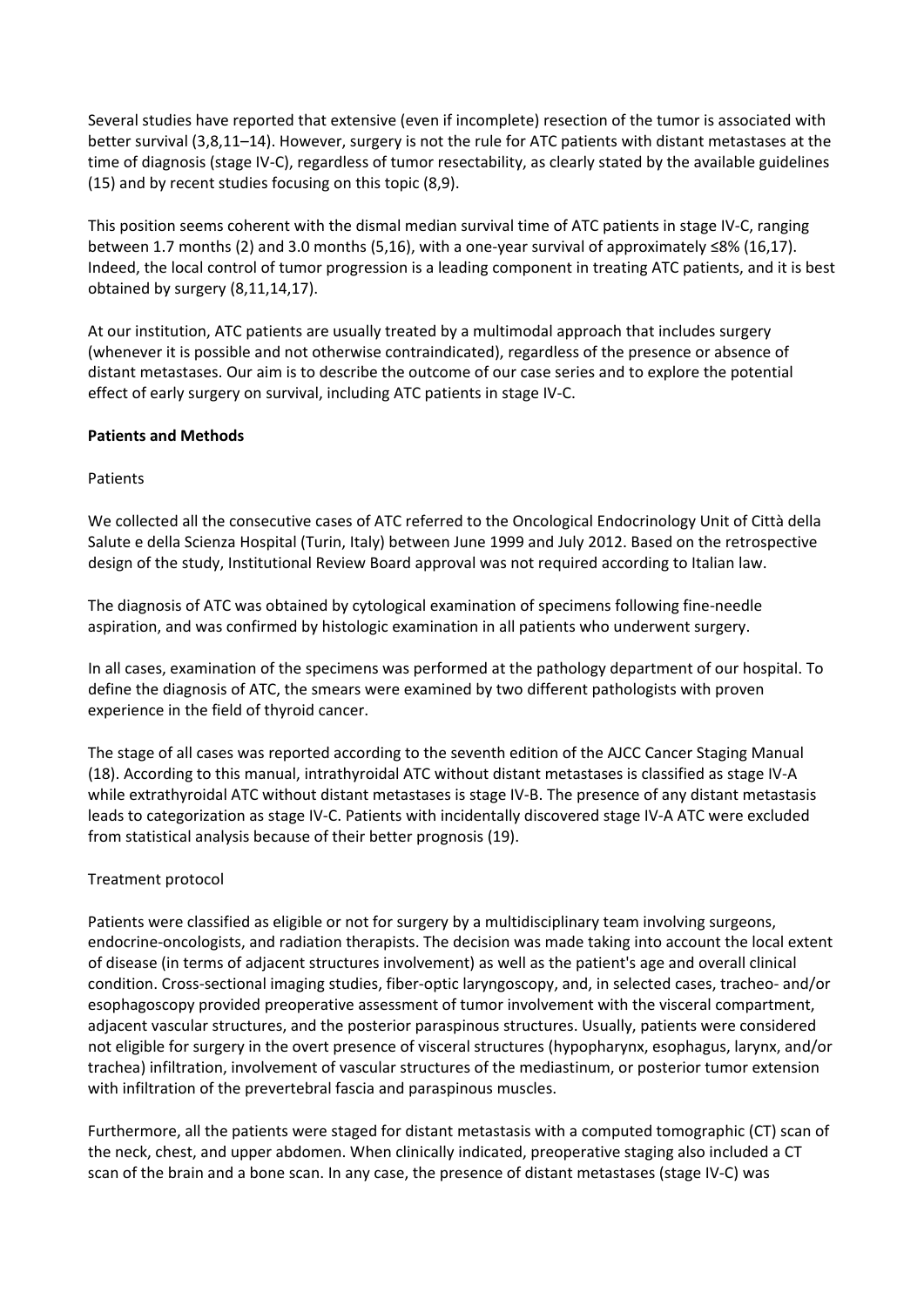considered a contraindication to surgery only if predictive of a very short life expectancy, due to their number and/or site.

Very old age (80 years or older) represented a contraindication to surgery only if associated with poor general condition.

All patients eligible for surgery were first operated with the intent to obtain a macroscopically complete resection (R0, R1), or a R2 resection with minimal macroscopical residual tumor adherent to vital structures (pharynx, esophagus, larynx, or trachea) (14) (Fig. 1). If this result was obtained, operations were defined as "maximal debulking," whereas operations that did not achieve this goal were defined as "partial debulking."



**FIG. 1.** R2 resection with minimal residual disease ("maximal debulking"): the tumor was resected leaving an area of tracheal infiltration; the elements of left vascular bundle were dissected from the mass; the contralateral normal thyroid lobe has not yet been removed.

This is a retrospective study, and patients were treated over a long time span, thus resulting in an inevitable heterogeneity in the administered adjuvant treatments (Fig. 2). After surgery, almost all patients received an adjuvant treatment usually consisting of (a) 3D-conformal radiotherapy (1.8–2.0 Gy daily fractions, five days a week, up to a planned total dose of 50–54 Gy) combined with radiosensitizing chemotherapy (doxorubicin 20 mg/m<sup>2</sup>+cis-platin 20 mg/m<sup>2</sup>, administered once weekly) for the entire duration of radiotherapy, then doxorubicin (60 mg/m<sup>2</sup>)+cis-platin (50–60 mg/m<sup>2</sup>) every three weeks, up to a maximum doxorubicin dose of 550 mg/m<sup>2</sup> or until tolerated; (b) chemotherapy only, which consisted of paclitaxel at a weekly dose of 80–120 mg/m<sup>2</sup> until tolerated. The "off-label" use of paclitaxel was approved by the Institutional Review Board of the Città della Salute e della Scienza Hospital.



**FIG. 2.** Study population and treatment modalities.

Patients classified as not eligible for surgery usually received 3D‐conformal radiotherapy (1.8–2.0 Gy daily fractions, five days a week, up to a planned total dose of 50–54 Gy) combined with radiosensitizing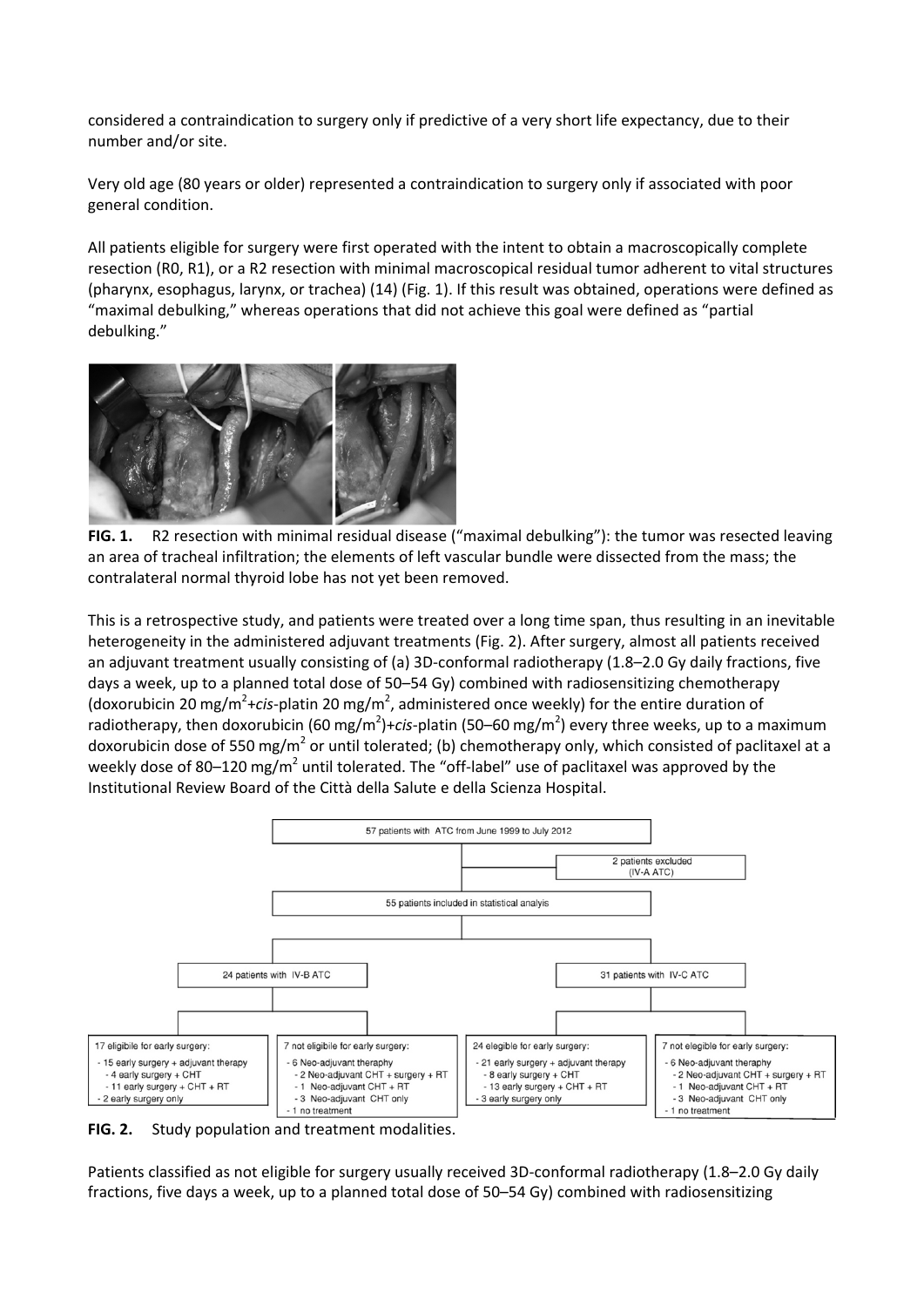chemotherapy (doxorubicin 20 mg/m<sup>2</sup>+c*is*-platin 20 mg/m<sup>2</sup> once weekly) for the entire duration of the radiotherapy, with neo-adjuvant intent. For selected patients, surgery was performed about three weeks after completion of the combined chemoradiotherapy. After surgery, patients received adjuvant chemotherapy with either (a) paclitaxel, at a weekly dose of 80–120 mg/m<sup>2</sup> until tolerated, or (b) doxorubicin (60 mg/m<sup>2</sup>)+*cis-*platin (50–60 mg/m<sup>2</sup>) every three weeks, up to a maximum doxorubicin dose of 550 mg/m<sup>2</sup> or until tolerated. Patients still not eligible for surgery after the neo-adjuvant treatment continued chemotherapy with weekly paclitaxel or doxorubicin+*cis*‐platin.

In the presence of contraindications to both surgery and radiotherapy, patients were treated with weekly paclitaxel at a dose of 80–120 mg/ $m<sup>2</sup>$  until tolerated.

Very old patients and/or patients in poor clinical condition received no treatment beyond palliation.

## Statistical analysis

Characteristics of the patients are described using medians and interquartile ranges for the continuous variables. Percentage frequencies were used for the categorical variables.

In the whole population, the overall survival (OS), estimated using the Kaplan–Meier method, was defined as the time from cytological diagnosis, or date of surgery when date of cytological diagnosis was not available, until the date of death or the last observation. First, we compared the OS between eligible and noneligible patients for surgery. In order to estimate the effect of "maximal debulking," we then limited the analysis only to eligible patients. We considered as time at risk the elapsed time from the date of surgery until the date of death or the end of the observation. The Cox proportional hazard model was performed to estimate the crude and adjusted hazard ratios (HRs) and confidence intervals (CIs).

Statistical analyses were performed using Stata v11.2 (StataCorp LP, College Station, TX).

## **Results**

The characteristics of the ATC patients included in this study are shown in Table 1. There were 34 females and 21 males. Median age at diagnosis was 73.15 years (range 42–92; q1–q3 64.61–79.19). Forty patients (74.07%) had a previous diagnosis of nodular goiter. Almost all patients (85.5%) had normal thyroid function, but six patients (11.11%) had a previous history of hyperthyroidism (toxic multinodular goiter in all these patients). Thirty-one patients (56.4%) had distant metastases at the time of cancer diagnosis. The tumor size was rather similar in stage IV-B and stage IV-C patients (M±SD 7.76±2.04 cm vs. 6.39±2.77 cm), and it was similar in operated and not operated patients (M±SD 6.64±2.63 cm vs. 7.48±2.69cm).

## Table 1. Patients Characteristics

|                               | N  | %                   |
|-------------------------------|----|---------------------|
| Sex                           |    |                     |
| Female                        | 34 | 61.82               |
| Male                          | 21 | 38.18               |
| Age – median $\sqrt{q_1-q_3}$ |    | 73.15 [64.61-79.19] |
| Thyroid function              |    |                     |
| Hyperthyroidism               | 6  | 10.91               |
| Normal                        | 48 | 89.09               |
| Stage IV-C                    | 31 | 56.36               |
| Goiter <sup>®</sup>           | 40 | 74.07               |
| Fine-needle aspiration        | 43 | 79.63               |
| Treatment strategy            |    |                     |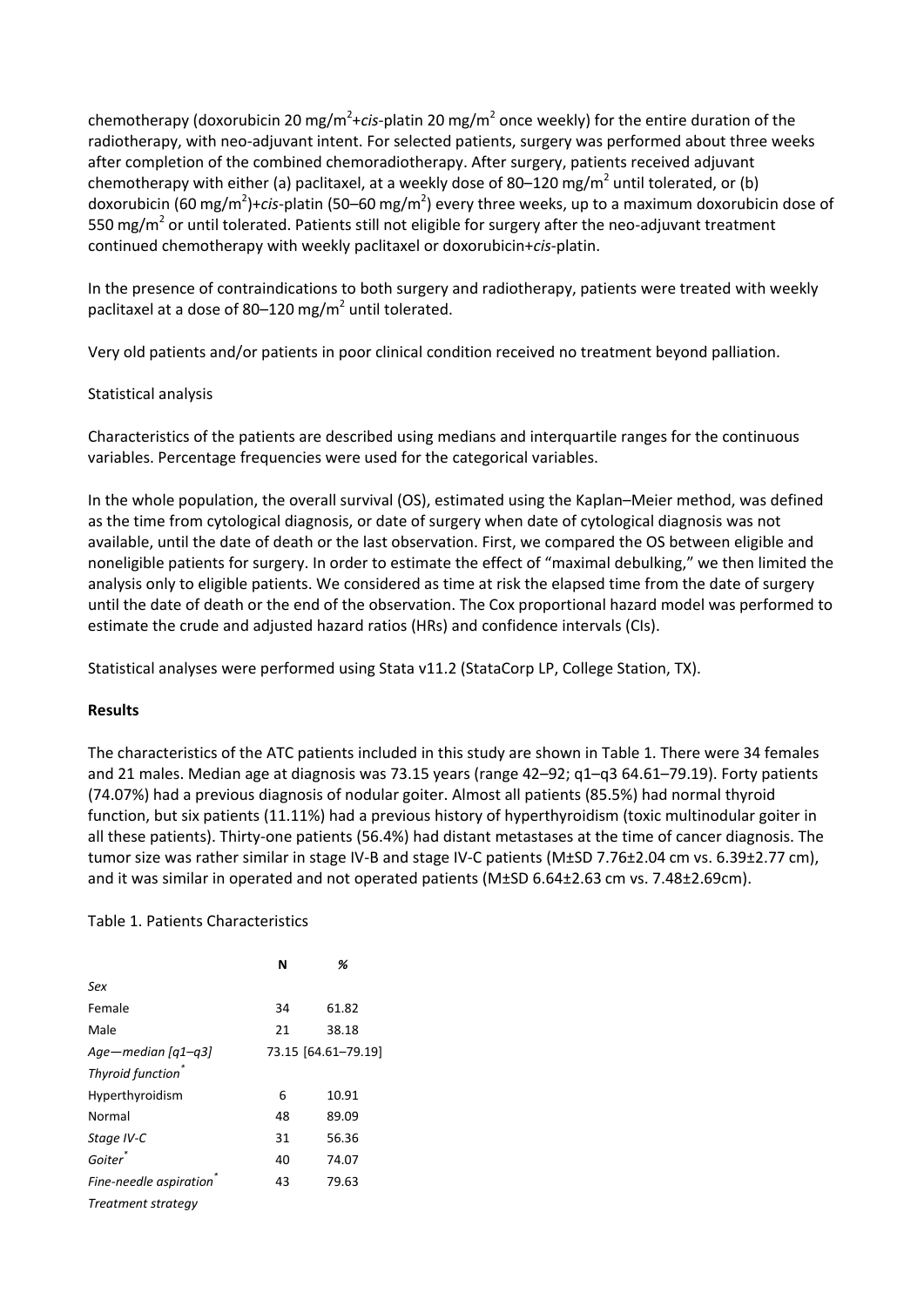|                             | N             | %     |
|-----------------------------|---------------|-------|
| Eligible for surgery        | 41            | 74.55 |
| Early surgery alone         | 5             | 9.09  |
| Early surgery+CHT           | 12            | 21.82 |
| Early surgery+CHT+RT        | 24            | 43.64 |
| Not eligible for surgery    | 14            | 25.45 |
| Neo-adjuvant CHT+RT+surgery | 4             | 7.27  |
| Neo-adjuvant CHT+RT         | 2             | 3.64  |
| Neo-adjuvant CHT only       | 6             | 10.91 |
| No treatment                | $\mathcal{P}$ | 3.64  |
| Total                       | 55            | 100   |

\* One missing for thyroid function, goiter, fine‐needle aspiration.

CHT, chemotherapy; RT, radiotherapy.

Treatment modalities are shown in Figure 2; two patients (one stage IV‐B, the other stage IV‐C) received no treatment other than palliation.

Forty‐one patients (74.55%) were eligible for early surgery. Seven out of 31 stage IV‐C patients were judged not eligible for early surgery (Fig. 2), four due to widespread metastases (suggesting a very low life expectancy) and the other three because of the local extent of disease.

As far as stage IV‐B patients are concerned, 7 out of 24 were excluded from early surgery (Fig. 2) due to local extent of disease (*n*=3) or because of their poor clinical condition and/or comorbidities (*n*=4).

"Maximal debulking" was obtained in 29 cases (11 stage IV‐B; 18 stage IV‐C), with a macroscopically complete resection of cervical tumor in nine cases (four R0 and five R1 resections), whereas the other 20 were R2 resections with minimal residual tumor adherent to vital structures.

## Survival analysis

The six‐month and one‐year survival rates were respectively 49.09% [CI 35.39–61.42] and 19.70% [CI 10.41–31.14], with a median OS time of 5.55 months ([CI 3.94–6.60]; Fig. 3A). We observed no difference in OS according to stage (*p*=0.712): in stage IV‐B, the six‐month and one‐year survival rates were 50.00% [CI 29.10–67.76] and 20.83% [CI 7.59–38.52] respectively, and in stage IV‐C 48.32% [CI 30.18–64.41] and 18.82% ([CI 7.38–34.29]; Fig. 3B).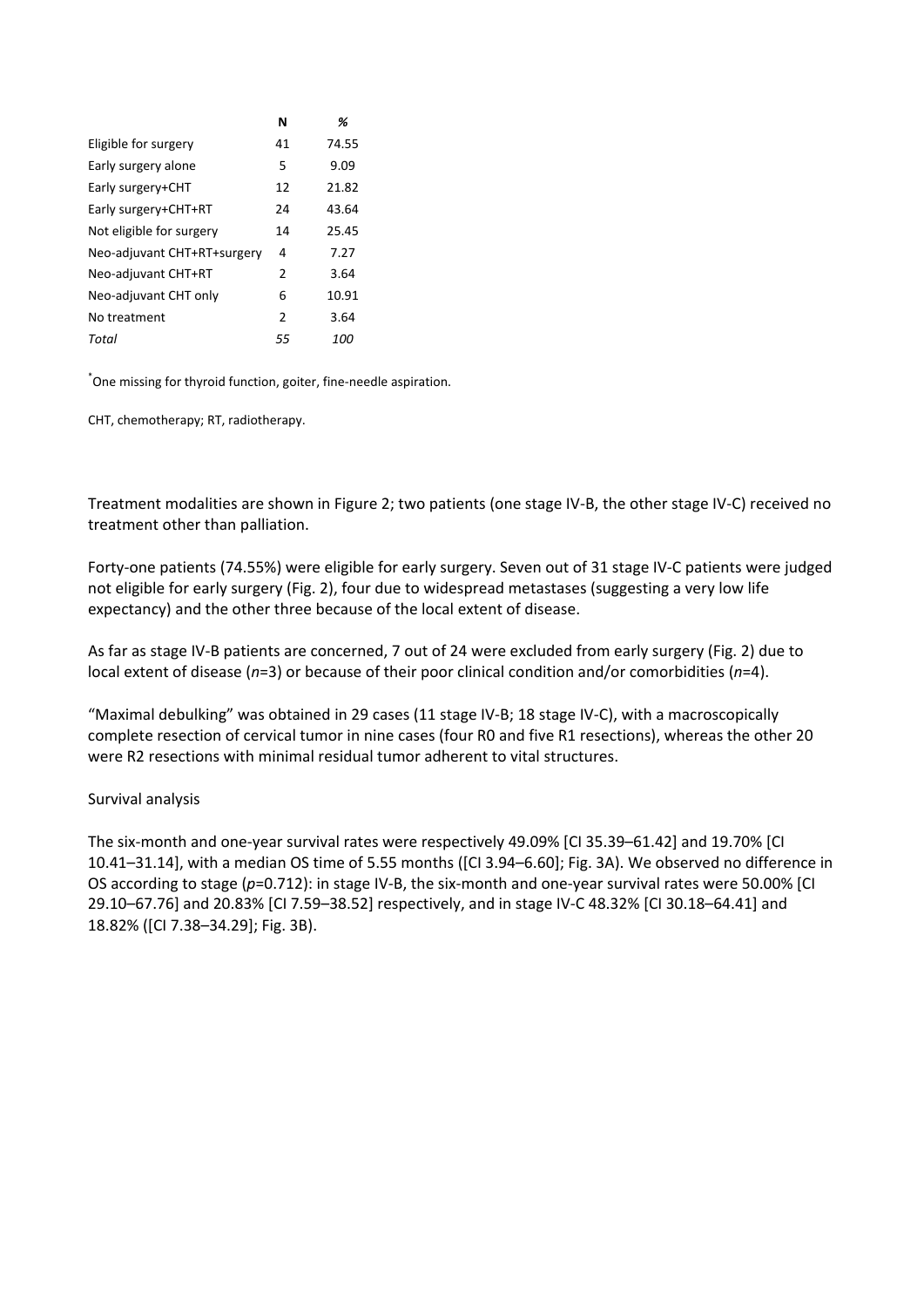

Patients eligible for early surgery had a longer survival considering both IV‐B and IV‐C stages together and separately. The median survival times were 6.47 months [CI 4.50–8.44] and 1.48 months [CI 0.95–4.24] in eligible and noneligible patients respectively (Table 2). In patients eligible for early surgery (*n*=41, 74.55%), the "maximal debulking" was associated with a longer survival, even in stage IV‐C patients (Fig. 4). In the whole population, the median survival time from surgery was 6.57 months [CI 5.52-12.09] in patients where the "maximal debulking" was successfully performed, and 3.25 months [CI 0.66-4.80] in patients where the surgical procedure was classified as "partial debulking" (Table 3). In stage IV-B and stage IV-C, the median survival time from surgery of patients who underwent "maximal debulking" was 10.94 [CI 3.91– 14.45] and 6.50 months [CI 4.20–12.22] respectively, significantly longer than that observed after "partial debulking" (Table 3). After maximal debulking, the one‐year survival was 36.36% in stage IV‐B and 27.77% in stage IV‐C patients. In contrast, no patient was alive one year after "partial debulking," in either stage IV‐ B or IV‐C (Fig. 4).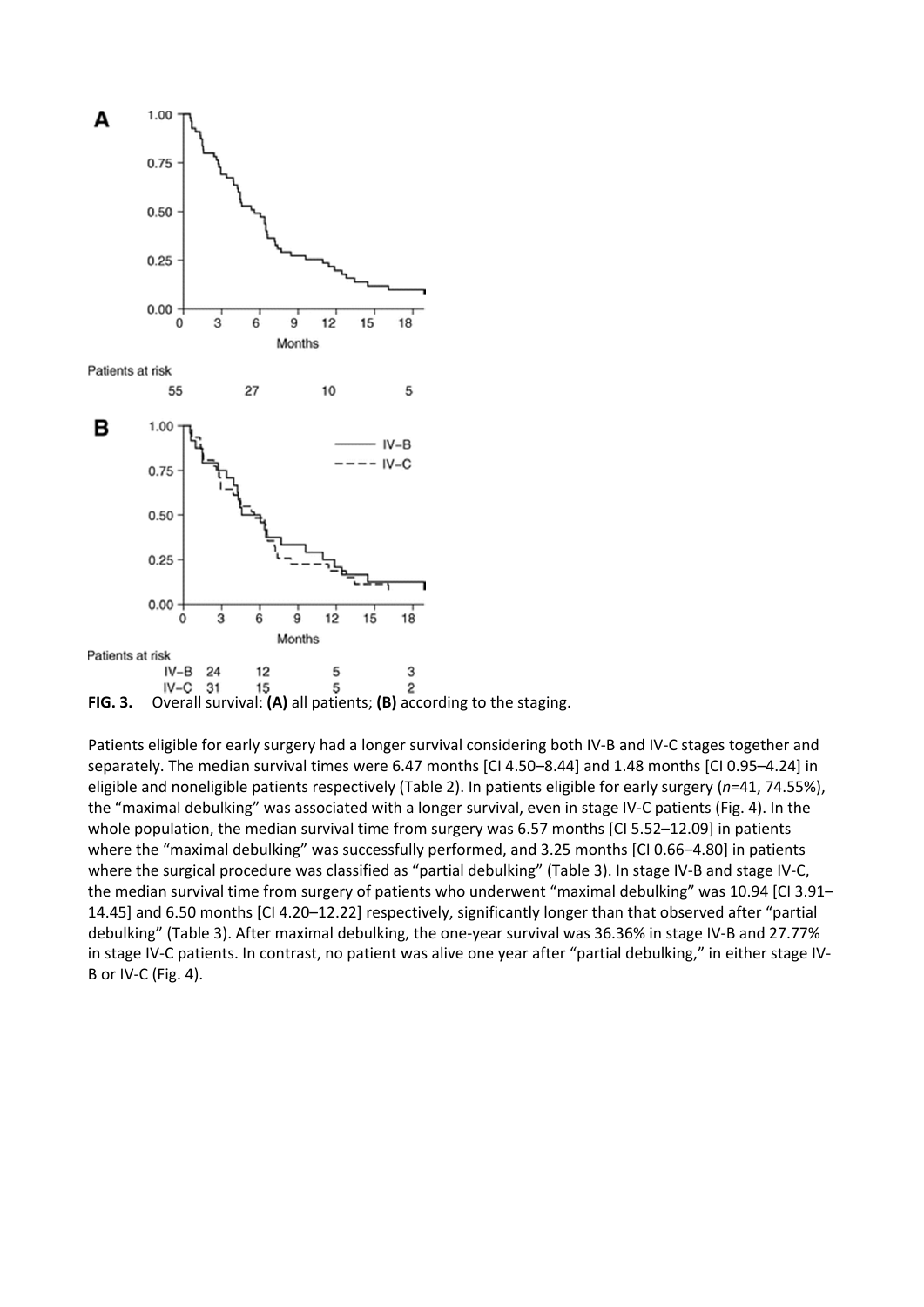

**FIG. 4.** Overall survival from surgery according to surgery type: **(A)** whole population; **(B)** stage IV‐B patients; **(C)** stage IV‐C patients.

Table 2. Median Survival Time from Diagnosis According to Staging and Eligibility for Surgery

|                             |    | N Median time SE |  | СI              |
|-----------------------------|----|------------------|--|-----------------|
| Stage IV-B                  |    |                  |  |                 |
| Eligible for surgery        | 17 | 6.37             |  | 1.31 3.94 11.86 |
| Not eligible for surgery 7  |    | 1.48             |  | 0.34 0.53 7.65  |
| Total                       | 24 | 4.57             |  | 1.27 3.38 9.59  |
| Stage IV-C                  |    |                  |  |                 |
| Eligible for surgery        | 24 | 6.57             |  | 0.99 4.43 8.44  |
| Not eligible for surgery 7  |    | 1.54             |  | 0.26 0.66 2.40  |
| Total                       | 31 | 5.55             |  | 1.13 2.92 7.16  |
| All                         |    |                  |  |                 |
| Eligible for surgery        | 41 | 6.47             |  | 0.36 4.50 8.44  |
| Not eligible for surgery 14 |    | 1.48             |  | 0.12 0.95 4.24  |
| Total                       | 55 | 5.55             |  | 1.03 3.94 6.60  |
|                             |    |                  |  |                 |

SE, standard error; CI, confidence interval.

Table 3. Median Survival Time from Surgery According to Surgery Type in Patients Eligible for Surgery (*N*=41)

|  | N Median time SE |  |  | CI |
|--|------------------|--|--|----|
|--|------------------|--|--|----|

| Stage IV-B           |    |       |                 |
|----------------------|----|-------|-----------------|
| Maximal debulking 11 |    | 10.94 | 2.96 3.91 14.45 |
| Partial debulking    | -6 | 3.02  | 1.03 0.35       |
| Total                | 17 | 5.58  | 1.76 3.38 10.97 |
| Stage IV-C           |    |       |                 |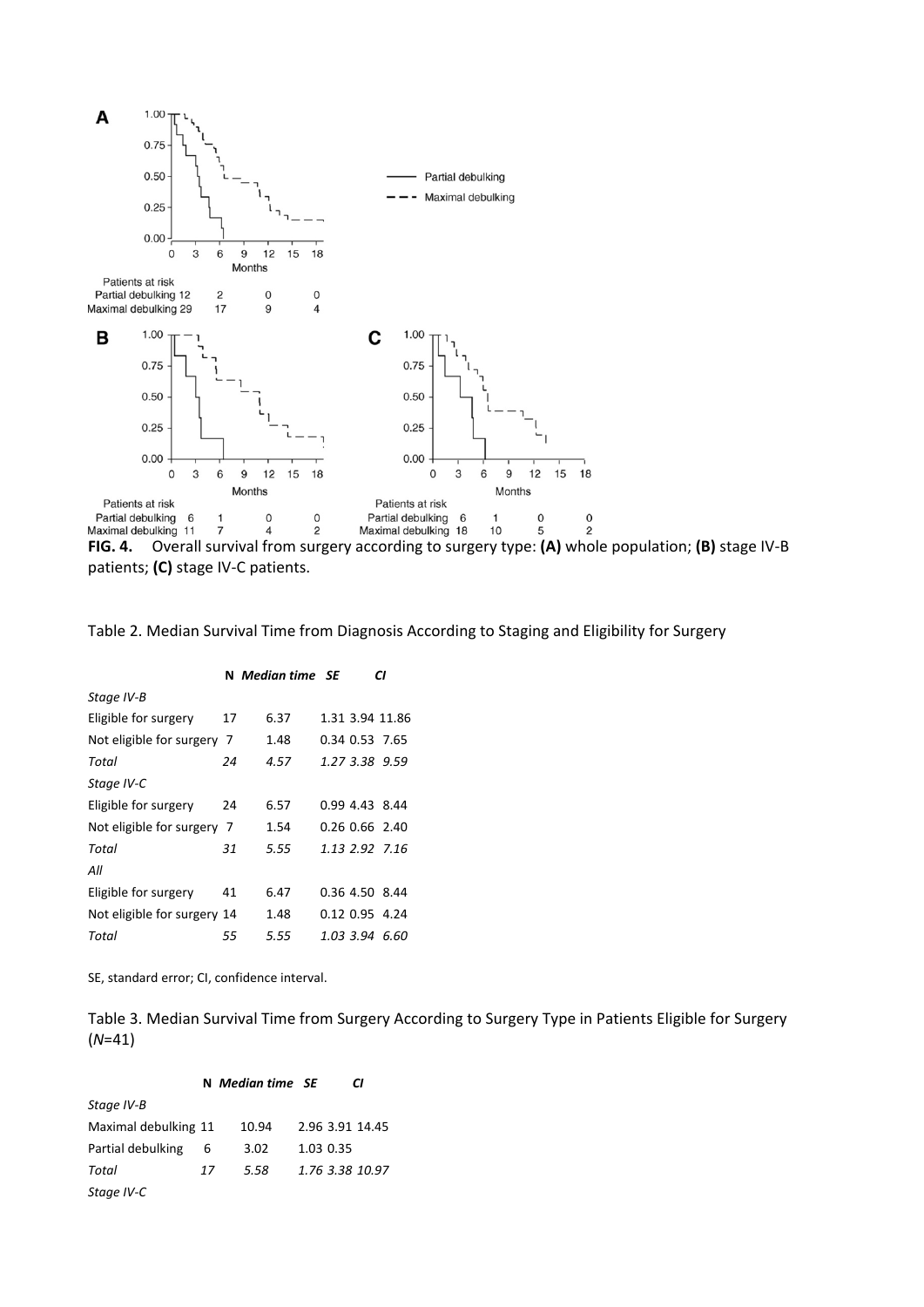|                      |      | CI               |                                                                                                             |
|----------------------|------|------------------|-------------------------------------------------------------------------------------------------------------|
| Maximal debulking 18 | 6.50 |                  |                                                                                                             |
| 6                    | 3.25 |                  |                                                                                                             |
| 24                   | 5.95 |                  |                                                                                                             |
|                      |      |                  |                                                                                                             |
| Maximal debulking 29 | 6.57 |                  |                                                                                                             |
| 12                   | 3.25 |                  |                                                                                                             |
| 41                   | 5.95 |                  |                                                                                                             |
|                      |      | N Median time SE | 0.55 4.20 12.22<br>1.97 0.66<br>0.86 3.91 6.57<br>1.79 5.52 12.09<br>$0.40$ $0.66$ 4.80<br>$0.59$ 3.91 6.57 |

Multivariate analysis confirmed the beneficial effect of "maximal debulking" on survival (HR=5.36 [CI 2.34– 12.30], *p*<0.001), whereas no influence was demonstrated for stage at diagnosis or for radiation therapy (Table 4).

Table 4. Crude and Adjusted Hazard Ratio in Patients Eligible for Surgery (*N*=41)

|                                                                   | <b>Univariate</b> |  |                |                                     |      | <b>Multivariate</b> |                  |         |  |
|-------------------------------------------------------------------|-------------------|--|----------------|-------------------------------------|------|---------------------|------------------|---------|--|
|                                                                   | ΗR                |  | CI             | p-Value HR                          |      |                     | CI               | p-Value |  |
| <b>Staging</b>                                                    |                   |  |                |                                     |      |                     |                  |         |  |
| $IV-B$                                                            | 1.00              |  |                |                                     |      |                     |                  |         |  |
| IV-C                                                              |                   |  |                | 1.04 0.55 1.99 0.900 1.09 0.57 2.09 |      |                     |                  | 0.800   |  |
| Surgery type                                                      |                   |  |                |                                     |      |                     |                  |         |  |
| Maximal debulking 1.00                                            |                   |  |                |                                     | 1.00 |                     |                  |         |  |
| Partial debulking 5.33 2.33 12.19 < 0.001 5.36 2.34 12.30 < 0.001 |                   |  |                |                                     |      |                     |                  |         |  |
| Radiotherapy                                                      |                   |  |                |                                     |      |                     |                  |         |  |
| No                                                                | 1.00              |  |                |                                     | 1.00 |                     |                  |         |  |
| Yes                                                               |                   |  | 0.75 0.39 1.44 | 0.389                               |      |                     | $0.77$ 0.40 1.47 | 0.427   |  |

HR, hazard ratio.

Only 6 out of 29 patients (21%) submitted to "maximal debulking" died secondary to local progression of the tumor, whereas this was the case for the majority (69%) of patients treated with "partial debulking" or not operated at all. Patients who did not die due to local progression of the tumor showed a progression of distant metastases (mainly in the lung) and/or progressive cancer cachexia.

#### Treatment‐related morbidity

Sternothyroid muscles were routinely excised with the tumor, and in case of "maximal debulking," resection of other adjacent involved structures was often required: sternohyoid muscles (nine cases); ipsilateral sternocleidomastoid muscle (partial resection in three patients); ipsilateral internal jugular vein (10 cases); ipsilateral recurrent laryngeal nerve (RLN), still functioning but encased by the tumor (seven cases); ipsilateral vagus or phrenic nerve (two and one cases respectively); muscular layer of esophagus and/or pharynx (six cases). In three patients, tumor extension in the upper mediastinum required an enlarged approach through a partial sternotomy.

After "maximal debulking," incidental RLN injury was observed in two patients; unfortunately, in one of them, the contralateral RLN was already paralyzed due to tumor infiltration, and the resulting bilateral paralysis required tracheostomy. Nine patients experienced postoperative hypocalcemia, and two further patients (alive and still requiring calcium and vitamin D six months after surgery) were considered to have permanent hypoparathyroidism. Surgical morbidity also included: one intraoperative hemorrhage (requiring blood transfusion) from the left brachiocephalic vein, controlled after partial sternotomy by clamping and suture; one episode of immediate postoperative respiratory insufficiency (due to laryngeal edema and monolateral RLN paralysis) that resolved after reintubation and a 24‐hour stay in the intensive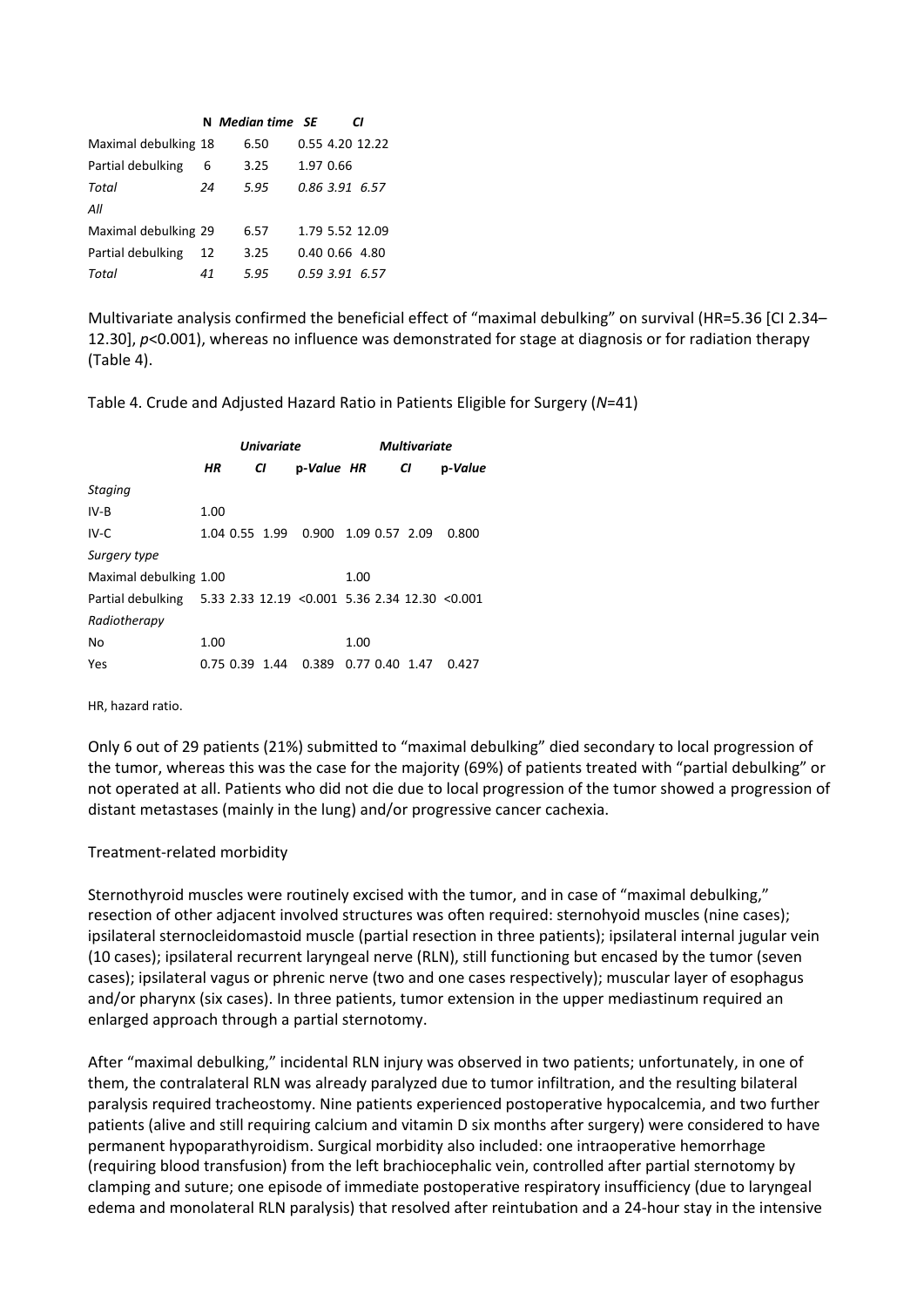care unit; one case of deep venous thrombosis with pulmonary embolism that required placement of an inferior vena cava filter; and one wound seroma, which resolved after percutaneous aspiration.

Aerodigestive tract involvement required tracheostomy in a further four cases (two after "maximal debulking"), whereas in two patients, a "partial debulking" ended with a gastrostomy. Postoperative in‐ hospital stay ranged from 2 to 16 days (median 5 days) after "maximal debulking," and from 4 to 45 days (median 10 days) following a "partial debulking."

As expected, neutropenia was observed in most patients treated with *cis*‐platin+doxorubicin, requiring a dose reduction in 39% of cases. In nine patients, we observed self‐limited reactions to paclitaxel, which did not prevent therapy continuing. One patient unfortunately died from central venous catheter sepsis.

Radiation therapy caused symptomatic esophagitis in 20 out of 30 patients, with inadequate oral caloric/fluid intake requiring temporary parenteral nutrition or endoscopic gastrostomy in eight and two cases respectively.

## **Discussion**

ATC patients eligible for surgery at the time of diagnosis were first operated and subsequently received adjuvant treatment. These patients had a better outcome than those excluded from early surgery, but this comparison is of limited interest, likely reflecting a strong selection bias in favor of the surgical subgroup. Indeed, patients who were first operated could have had a better prognosis due to a less extensive disease and/or a better performance status. Among patients being operated as first modality, those receiving a successful "maximal debulking" had a survival that was about twice as long as that observed after "partial debulking." This difference could be due to a lesser extent of the disease in patients for whom it was possible to obtain "maximal debulking." However, when we considered ATC patients in stage IV‐C, we observed that after "maximal debulking," not only the median survival time but also the lower limit of the confidence intervals were similar to those of stage IV‐B patients who received the same treatment, and longer than those reported in the literature (2,5,16,17). Moreover, after "maximal debulking," the one‐year survival was similar in stage IV‐B and IV‐C patients (36.36% and 27.77% respectively), whereas no patient submitted to "partial debulking" was alive one year after surgery. It is unlikely that this result is completely due to a selection bias enriching the stage IV‐C surgery group with patients with less advanced metastatic disease. Indeed, only 4 out of 31 stage IV‐C patients were excluded from early surgery because of widespread metastases that suggested a very low life expectancy. The better survival associated with early "maximal debulking" (that overall we achieved in 11/24 stage IV‐B and 18/31 stage IV‐C patients) may be explained by a reduced risk of dying from local progression of the tumor, which is the most dramatic and rapidly fatal evolution of ATC. In our series, post-surgery radiation therapy seems to have less impact on survival (Table 4). Anyway, this result should not be overstated, since the majority of our patients had received 3D conformal radiotherapy at doses <55 Gy, whereas recently published studies highlighted that better results are achievable using intensity modulated radiotherapy (IMRT) at doses >60 Gy (15,20).

The effect of chemotherapy was not evaluable, since it was administered to almost all patients.

These observations have given rise to some considerations. ATC is one of the most difficult malignancies to treat. We are aware that the difference in survival that could be obtained by any aggressive management including early "maximal debulking"—is often small, perhaps of limited clinical significance (5), and possibly cancelled out by the morbidity consequent to surgery and the side effects of chemo‐ and radiotherapy. Nevertheless, our data show that, in selected ATC patients, early "maximal debulking" followed by adjuvant chemo/radiotherapy has an acceptable morbidity, can improve survival, and may ameliorate the quality of residual life, preventing the risk of death by suffocation.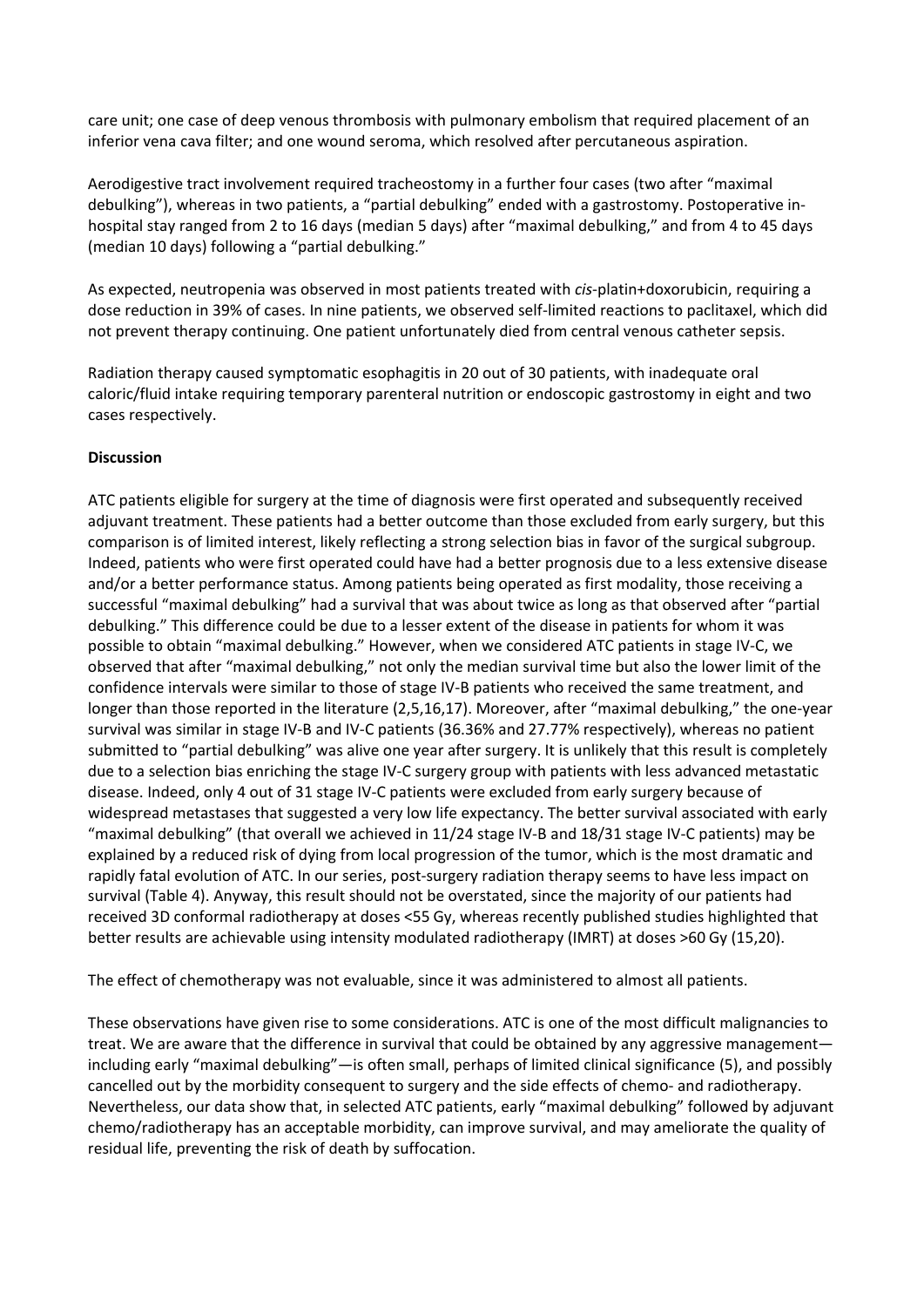Furthermore, our data show that this approach is feasible as well as useful for a high proportion of ATC patients with distant metastases. It should be emphasized that even if the prognosis of these patients remains poor, the local control of disease (that we obtained with an acceptable morbidity) is an important goal within the context of palliative interventions. However, surgical options are not usually taken into account for ATC patients in stage IV‐C, regardless of tumor resectability.

A definite conclusion about the effectiveness of different therapeutic approaches for ATC is clearly outside the possibilities of observational studies such as this one. However, on the basis of these results, we suggest that surgery may be considered in the management of all ATC patients and not restricted *a priori* to stages IV‐A and IV‐B.

## **References**

1. SA Hundahl, ID Fleming, AM Fremgen, HR Menck 1998 A National Cancer Data Base report on 53,856 cases of thyroid carcinoma treated in the U.S., 1985–1995. Cancer 83**:**2638–2648.

2. B McIver, ID Hay, DF Giuffrida, CE Dvorak, CS Grant, GB Thompson, JA van Heerden, JR Goellner 2001 Anaplastic thyroid carcinoma: a 50‐year experience at a single institution. Surgery 130:1028–1034.

3. E Kebebew, FS Greenspan, OH Clark, KA Woeber, A McMillan 2005 Anaplastic thyroid carcinoma. Treatment outcome and prognostic factors. Cancer 103:1330–1335.

4. RC Smallridge, JA Copland 2010 Anaplastic thyroid carcinoma: pathogenesis and emerging therapies. Clin Oncol (R Coll Radiol) 22:486–497.

5. MR Haymart, M Banerjee, H Yin, F Worden, JJ Griggs 2013 Marginal treatment benefit in anaplastic thyroid cancer. Cancer 119:3133–3139.

6. C Are, AR Shaha 2006 Anaplastic thyroid carcinoma: biology, pathogenesis, prognostic factors, and treatment approaches. Ann Surg Oncol 13:453–464.

7. D Pudney, H Lau, JD Ruether, V Falck 2007 Clinical experience of the multimodality management of anaplastic thyroid cancer and literature review. Thyroid 17:1243–1250.

8. K Ito, T Hanamura, K Murayama, T Okada, T Watanabe, M Harada, T Ito, H Koyama, T Kanai, K Maeno, Y Mochizuki, J Amano 2012 Multimodality therapeutic outcomes in anaplastic thyroid carcinoma: improved survival in subgroups of patients with localized primary tumors. Head Neck 34:230–237.

9. RC Smallridge 2012 Approach to the patient with anaplastic thyroid carcinoma. J Clin Endocrinol Metab 97:2566–2572.

10. AT Swaak‐Kragten, JH de Wilt, PI Schmitz, M Bontenbal, PC Levendag 2009 Multimodality treatment for anaplastic thyroid carcinoma—treatment outcome in 75 patients. Radiother Oncol 92:100–104.

11. PI Haigh, PH Ituarte, HS Wu, PA Treseler, MD Posner, JM Quivey, QY Duh, OH Clark 2001 Completely resected anaplastic thyroid carcinoma combined with adjuvant chemotherapy and irradiation is associated with prolonged survival. Cancer 91:2335–2342.

12. A Machens, R Hinze, C Lautenschläger, O Thomusch, J Dunst, H Dralle 2001 Extended surgery and early postoperative radiotherapy for undifferentiated thyroid carcinoma. Thyroid 11:373–380.

13. K Sugino, K Ito, T Mimura, M Nagahama, N Fukunari, A Kubo, H Iwasaki, K Ito 2002 The important role of operations in the management of anaplastic thyroid carcinoma. Surgery 131:245–248.

14. E Brignardello, M Gallo, I Baldi, N Palestini, A Piovesan, E Grossi, G Ciccone, G Boccuzzi 2007 Anaplastic thyroid carcinoma: clinical outcome of 30 consecutive patients referred to a single institution in the past 5 years. Eur J Endocrinol 156:425–430.

15. RC Smallridge, KB Ain, SL Asa, KC Bible, JD Brierley, KD Burman, E Kebebew, NY Lee, YE Nikiforov, MS Rosenthal, MH Shah, AR Shaha, RM Tuttle 2012 American Thyroid Association Anaplastic Thyroid Cancer Guidelines Taskforce. American Thyroid Association guidelines for management of patients with anaplastic thyroid cancer. Thyroid 22:1104–1139.

16. J Chen, JD Tward, DC Shrieve, YJ Hitchcock 2008 Surgery and radiotherapy improves survival in patients with anaplastic thyroid carcinoma: analysis of the surveillance, epidemiology, and end results 1983–2002. Am J Clin Oncol 31:460–464.

17. J Akaishi, K Sugino, W Kitagawa, M Nagahama, K Kameyama, K Shimizu, K Ito, K Ito 2011 Prognostic factors and treatment outcomes of 100 cases of anaplastic thyroid carcinoma. Thyroid 21:1183–1189.